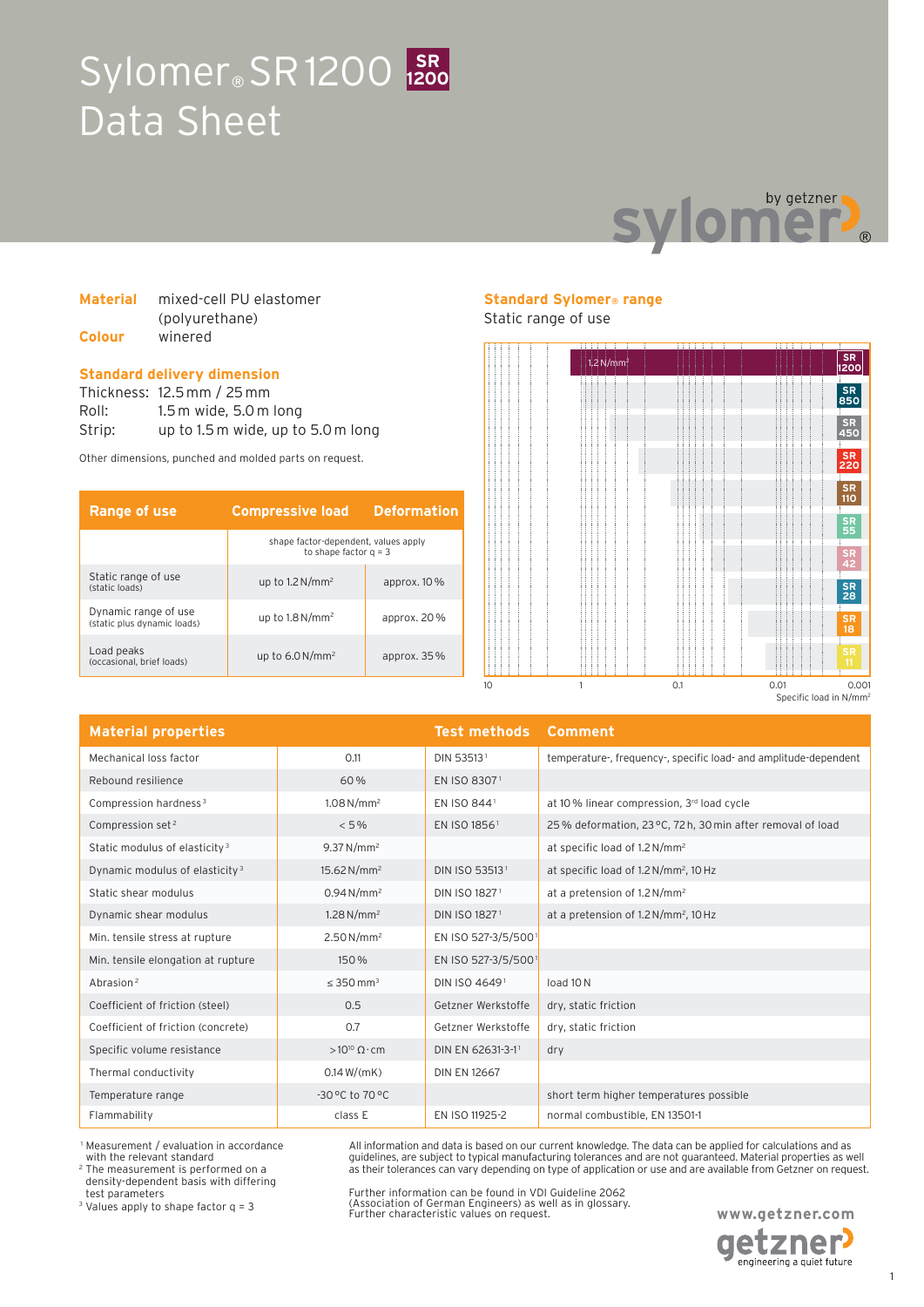# $Sylomer<sub>®</sub> SR 1200$  **1200**

#### **Load deflection curve**



Fig. 1: Quasi-static load deflection curve for different bearing thicknesses

Quasi-static load deflection curve measured with a loading rate of 0.12 N/mm<sup>2</sup>/s.

Testing between flat and plane-parallel steel plates, recording of 3rd load, with filtered starting range in accordance with ISO 844, testing at room temperature.

Shape factor  $q = 3$ 

#### **Modulus of elasticity**



Fig. 2: Load dependency of the static and dynamic modulus of elasticity

**www.getzner.com**  zner e engineering a quiet future Quasi-static modulus of elasticity as tangential modulus from the load deflection curve. Dynamic modulus of elasticity from sinusoidal excitation with a velocity level of 100 dBv re. 5 · 10-8 m/s corresponding to a vibration amplitude of 0.22 mm at 10 Hz and 0.08 mm at 30 Hz.

Measurement in accordance with DIN 53513

Shape factor  $q = 3$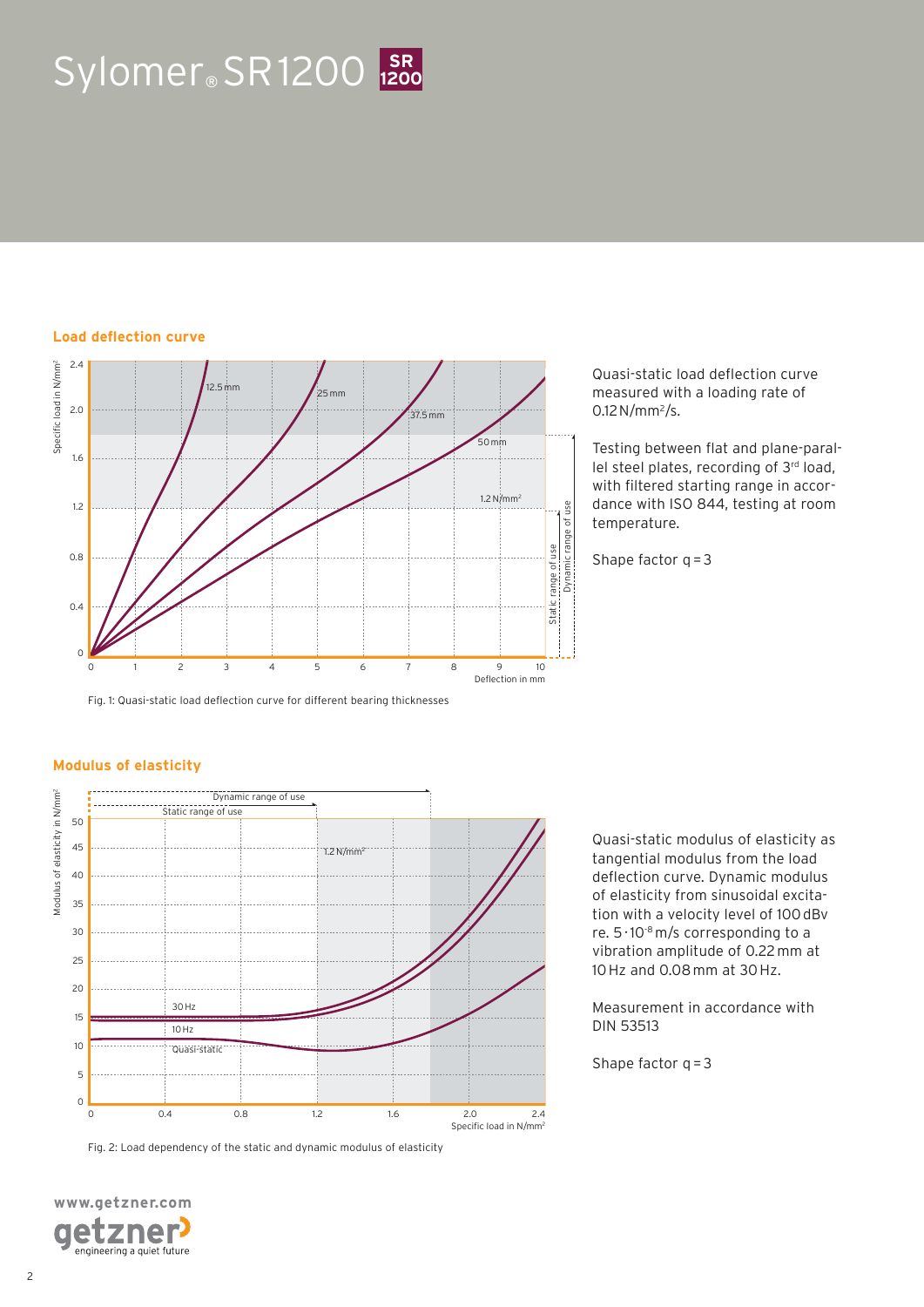#### **Natural frequencies**



Natural frequencies of a vibratory system with a single degree of freedome, consisting of a mass and an elastic bearing made of Sylomer® SR 1200 on a rigid surface.

Parameter: thickness of the Sylomer® bearing

Shape factor  $q = 3$ 

Fig. 3: Natural frequencies for different bearing thicknesses



## **Vibration isolation efficiency**

chanical vibrations by implementation of an elastic bearing consisting of Sylomer® SR 1200 based on a stiff subgrade.

Reduction of the transmitted me-

Parameter: factor of transmission in dB, isolation rate in %

> **www.getzner.com**  tzner engineering a quiet future